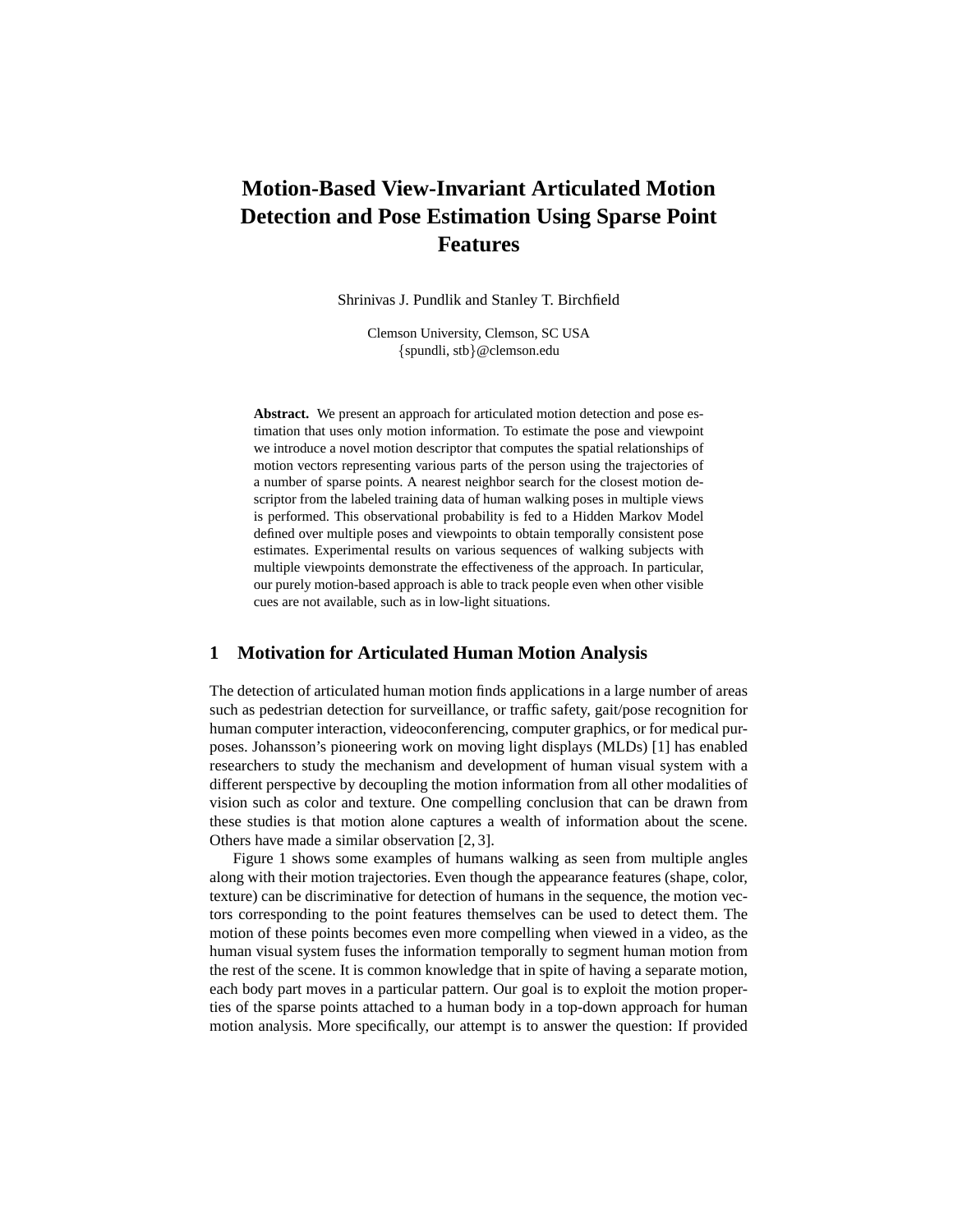#### 2 Shrinivas J. Pundlik and Stanley T. Birchfield

only with the motion tracks (sparse point trajectories) and no appearance information, how well can an algorithm detect, track, and estimate the pose of a walking human in a video?



**Fig. 1.** Two examples of human walking motion at different viewing angles, and the motion vectors of the tracked feature points.

Previous work related to human motion detection and analysis can be loosely classified into three categories: pedestrian detection for surveillance, pose estimation, and action recognition. The nature of the algorithms dealing with the different categories varies significantly due to the differences in the input image sequences. Approaches for pedestrian detection are either appearance-based [4–6], use both appearance and stereo [7], or are based on modeling the periodic motion [8]. In contrast to pedestrian detection, human pose estimation [9–16, 3, 17–19] requires greater detail of the human motion to be captured, with a model that accounts for the disparate motions of the individual body parts. A related area of research is human action recognition [20, 21], in which the objective is to classify the detected human motion into one of several predefined categories using off-line training data for learning these action categories.

Even while considering only a single action category such as walking, human motion analysis remains a challenging problem due to various factors such as pose, scale, viewpoint, and scene illumination variations. Most approaches use appearance cues to perform human motion analysis, but these will not work when appearance information is lacking (e.g., at night in poorly lit areas). The few approaches that are predominantly motion based [3, 18] are limited in terms of viewpoint and lighting variations. In this paper, using only the sparse motion trajectories and a *single gait cycle* of 3D motion capture data points of a walking person for training, we demonstrate detection and pose estimation of articulated motion on various sequences that involve viewpoint, scale, and illumination variations, as well as camera motion. Our focus is on a top-down approach, where instead of learning the motion of individual joints and limbs as in [3], we learn the short-term motion pattern of the entire body in multiple pose and viewpoint configurations. Pose estimation can then be performed by a direct comparison of the learned motion patterns to those extracted from the candidate locations. The advantage of using such a top-down approach is that it greatly simplifies the learning step, facilitating one-shot learning. At the same time, the learned motion patterns can be reliably used to estimate the pose and the viewpoint in the presence of noise.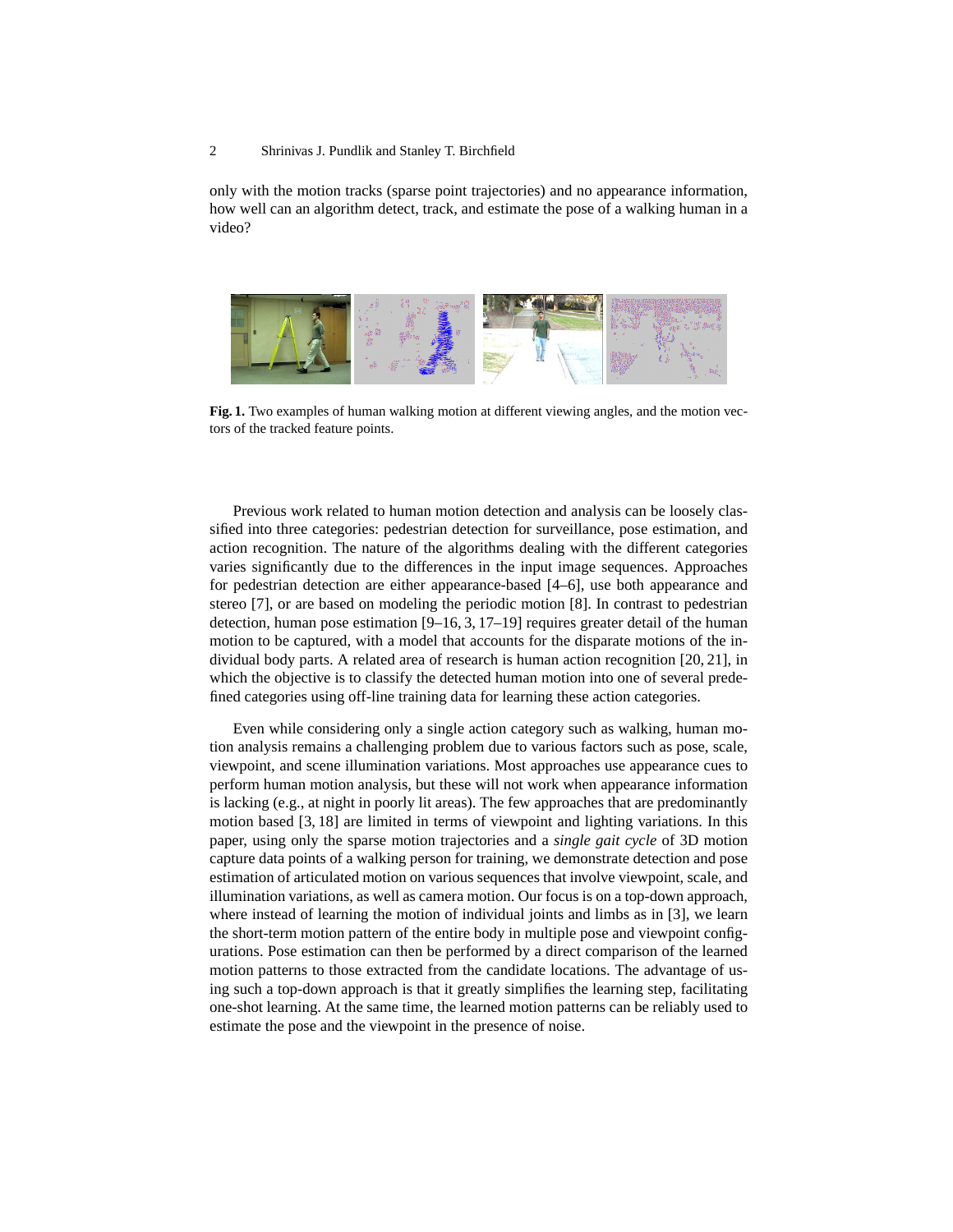

**Fig. 2.** Overview of the proposed approach to extract human motion models.

## **2 Learning Models for Multiple Poses and Viewpoints**

An overview of the proposed approach is shown in Figure 2. Given an image sequence our goal is to segment, track, and determine the configuration of the walking human subject (2D pose and viewpoint) using only the sparse motion vectors corresponding to the feature points in the sequence. The primary reason for using sparse optical flow obtained from the tracked point features instead of a dense flow field for motion representation is efficiency of computation. The point features are detected and tracked using the Lucas-Kanade algorithm. Since there is a significant amount of self-occlusion, many point features representing the target are lost. Therefore, we use only short term feature trajectories between two consecutive frames. Let  $V_t = \left(\mathbf{v}^{(t)}_1, \dots, \mathbf{v}^{(t)}_k\right)$  $\binom{t}{k}$  be the tuple that describes the velocities of the k feature points at frame t,  $t = 0, \ldots, T$ , where  $T + 2$ is the total number of frames in the sequence. The configuration of the subject in the current frame is denoted by  $c_t = (m_t, n_t)$ , where  $m_t$  and  $n_t$  are the 2D pose and view at time  $t$ , respectively. We assume that the viewpoint stays the same throughout the sequence. The configuration in the current frame is dependent not only on the motion vectors in the current frame but also on the configuration in the previous time instants. For determining  $c_t$ , the Bayesian formulation of the problem is given by

$$
p(c_t|V_t, c_{0:t-1}) \propto p(V_t|c_{0:t})p(c_t|c_{0:t-1}),
$$
\n(1)

where  $p(V_t|c_{0:t})$  is the likelihood of observing the particular set of motion vectors given the configurations up to time t, and  $p(c_t|c_{0:t-1})$  is the prior for time instant t that depends on previous configurations. Assuming a Markov process, we can write the above equation as

$$
p(c_t|V_t, c_{0:t-1}) \propto p(V_t|c_t)p(c_t|c_{t-1}).
$$
\n(2)

The estimate of the configuration at time t is  $\hat{c}_t$ , and our goal is to estimate configurations over the entire sequence,  $\mathcal{C} = (\hat{c}_0, \dots, \hat{c}_T)$ . Learning the motion patterns of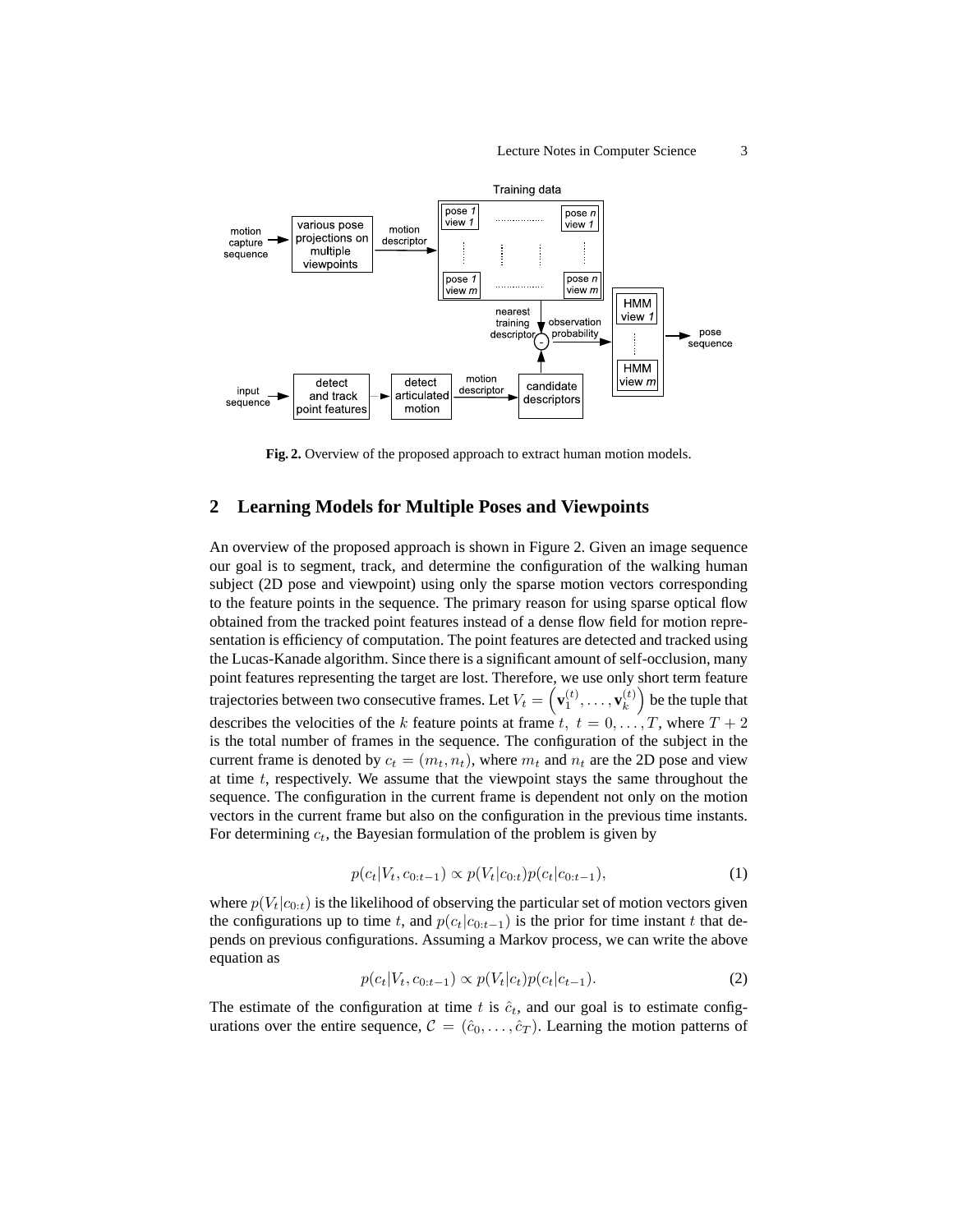the multiple poses and viewpoints involves obtaining a set of motion descriptors that describe each pose in each viewpoint first in the training data. The test data is then processed in a similar manner to obtain motion descriptors that are compared with the training data to obtain the likelihood of observing a particular pose and viewpoint configuration.

### **2.1 Training Data**

For training, we used a single sequence from the CMU Motion Capture (mocap) data<sup>1</sup> in which the human subject is walking. A single gate cycle was extracted from the sequence. The obtained marker locations associated with the joints and limbs were projected onto simulated image planes oriented at various angles with respect to the subject for each pose (i.e., gait phase), and the corresponding motion vectors were obtained. A similar multi-view training approach was also adopted in [18]. The advantage of using the 3D data is that a single sequence provides a large amount of training data. Note that even though the motion capture data were obtained by calibrated cameras, our technique does not require any calibration since standard cameras have near unity aspect ratio, zero skew, and minimal lens distortion.



**Fig. 3.** Top: 3D Motion capture data and its projection onto various planes to provide multiple views in 2D. Bottom: Stick figure models for a sequence of poses (gait phases) for the profile view.

All possible views and poses are quantized to a finite number of configurations. Let M be the number of poses and N the number of views. Let  $\mathbf{q}_m^{(i)} = (q_x^{(i)}, q_y^{(i)}, q_z^{(i)})^T$ , be the 3D coordinates of the *i*th point obtained from the mocap data for the  $m^{th}$  pose,  $i = 1, \ldots, l$ . Then the projection of this point onto the plane corresponding to the *n*th view angle is given by  $\mathbf{p}_{mn}^{(i)} = \mathbf{T}_n \mathbf{q}_m^{(i)}$ . Here  $\mathbf{T}_n$  is the transformation matrix for the  $n^{th}$ view angle which is the product of the  $2 \times 3$  projection matrix and the  $3 \times 3$  rotation matrix about the vertical axis. Let  $\mathcal{P}_{mn} = \left(\mathbf{p}_{mn}^{(1)}, \ldots, \mathbf{p}_{mn}^{(l)}\right)$  be the tuple of 2D points

<sup>1</sup> http://mocap.cs.cmu.edu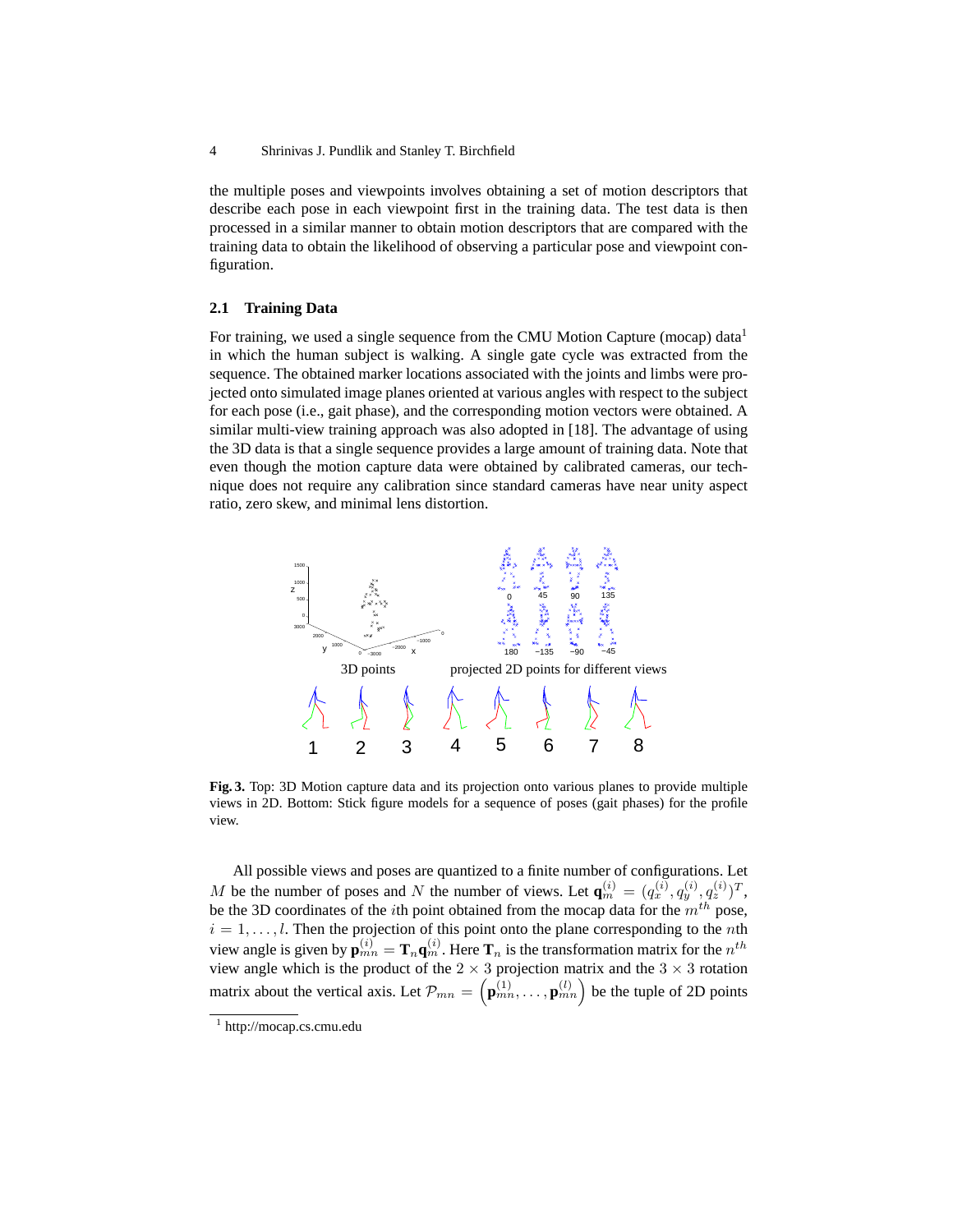representing the human figure in phase m and view n and  $V_{mn} = (\mathbf{v}_{mn}^{(1)}, \dots, \mathbf{v}_{mn}^{(l)})$  be their corresponding 2D motion vectors. Note that  $V$  denotes motion vectors obtained from the training data while  $V$  represents the motion vectors obtained from the test sequences. Figure 3 shows the multiple views and poses obtained from the 3D marker data. In this work we use 8 views and 8 poses.

#### **2.2 Motion Descriptor**

It is not possible to compare the sets of sparse motion vectors directly using a technique like PCA [18] because there is no ordering of the features. Instead, we aggregate the motion information in spatially local areas. Given the training data of positions  $\mathcal{P}_{mn}$ and velocities  $V_{mn}$ , we define the motion descriptor  $\psi_{mn}$  for pose m and view n as an 18-element vector containing the magnitude and phase of the weighted average motion vector in nine different spatial areas, where the weight is determined by an oriented Gaussian centered in the area. More precisely, the jth bin of the motion descriptor is given by

$$
\psi_{mn}(j) = \sum_{i=1}^{l} \mathbf{v}_{mn}^{(i)} G_j(\mathbf{p}_{mn}^{(i)}),
$$
\n(3)

where  $G_j$  is a 2D oriented Gaussian given by

$$
G_j(\mathbf{x}) = \frac{1}{2\pi |\Sigma_j|^{1/2}} \exp\left(-\frac{1}{2} (\mathbf{x} - \mu_j)^T \Sigma_j^{-1} (\mathbf{x} - \mu_j)\right),\tag{4}
$$

with  $\mu_j$  and  $\Sigma_j$  being the mean and covariance matrix of the jth Gaussian, precomputed with reference to the body center.

Figure 4 shows the nine spatial ellipses used in computing the motion descriptor, along with their Gaussian weight maps. The discriminative ability of the motion descriptor is illustrated in the rest of the figure. The confusion matrix shows the pseudocolored Euclidean distance between the motion descriptors of all pairs of 64 configurations, with zero values along the diagonal. It is clear from this matrix that motion alone carries sufficient information to discriminate between the various poses and views in nearly all situations. The bottom row of the figure shows the descriptor bin values for two cases: three different views of the same pose, and the same view of three different poses. Because they capture the motion of the upper body, the first several bins have similar values, while the last several bins representing the lower body show a larger degree of variation. It is this larger variation in the lower part of the body that gives the descriptor its discriminatory power.

## **3 Pose and Viewpoint Estimation**

Hidden Markov Models (HMMs) are well suited for the estimation of human gait over time. HMMs are statistical models consisting of a finite number of states which are not directly observable (hidden) and which follow a Markov chain, i.e., the likelihood of occurrence of a state at the next instant of time conditionally depends only on the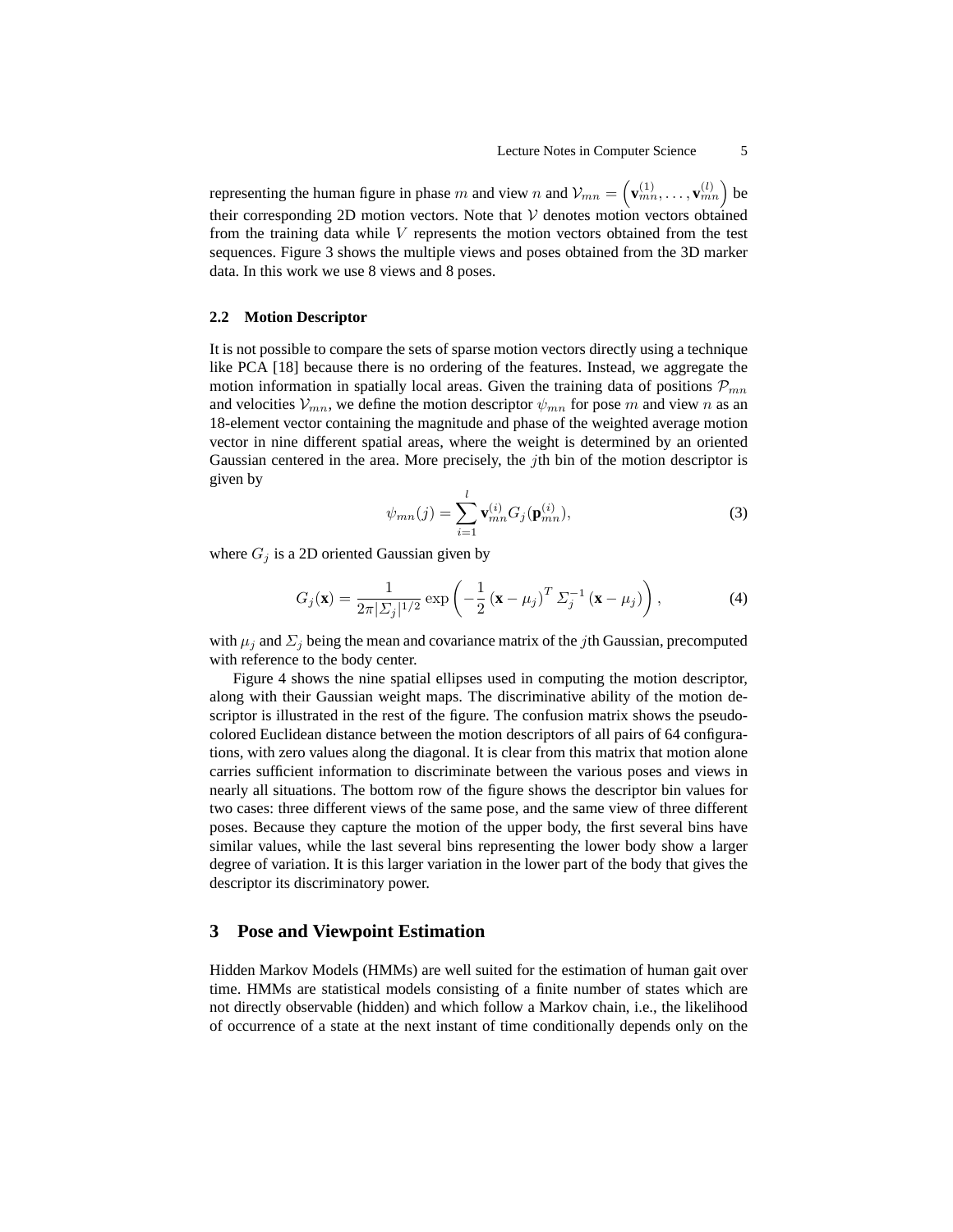

**Fig. 4.** TOP: The proposed motion descriptor (left), weight maps (middle) of all but the central Gaussian used for computing the motion descriptor, and the  $64 \times 64$  confusion matrix (right) for 8 poses and 8 views. BOTTOM: The motion descriptor bin values for different views of the same pose (left), and for the same view of different poses (right).

current state. Each discrete pose for each viewpoint can be considered as a hidden state of the model. Assuming that the pose of a human walking is a Markov process, the observation probabilities can be computed from the image data using the motion of the limbs, and the state transition probabilities and priors can be determined beforehand. The goal is then to determine the hidden state sequence (pose estimates and viewpoint) based on a series of observations obtained from the image data.

Let  $\lambda = (A, B, \pi)$  be the HMM, where A is the state transition probability matrix, B is the observational probability matrix, and  $\pi$  is the prior. Let the configuration  $c_t$ represent the hidden state of the model at time t, and let  $O_t$  be the observation at that time. There is a finite set of states  $S = \{(1, 1), \ldots, (M, N)\}\)$  corresponding to each pose and view angle. The state transition probability is  $A(i, j) = P(c_{t+1} = s_j | c_t = s_i)$ ,  $s_i, s_j \in \mathcal{S}$ , i.e., the probability of being in state  $s_j$  at time  $t + 1$  given that the current state is  $s_i$ . The observation probability is given by  $B(j,t) = P(O_t|c_t = s_j)$ , i.e., the probability of observing  $O_t$  at time t given that the current state is  $s_j$ . Given the HMM  $\lambda = (A, B, \pi)$ , and series of observations  $\mathcal{O} = \{O_0, \ldots, O_T\}$ , our goal is to find the sequence of states  $C = \{c_0, \ldots, c_T\}$  such that the joint probability of the observation sequence and the state sequence given the model  $P(O, C | \lambda)$  is maximized.

The state transition probability between two states  $s_i = (m_i, n_i)$  and  $s_j = (m_j, n_j)$ is predefined to be

$$
p(s_j|s_i) = \begin{cases} \phi_{next} & \text{if } n_i = n_j \text{ and } m_j = m_i + 1\\ \phi_{remain} & \text{if } n_i = n_j \text{ and } m_j = m_i\\ 0 & \text{otherwise} \end{cases}
$$
 (5)

where  $\phi_{next} = 0.51$  is the probability of transitioning to the next pose, and  $\phi_{remain} =$ 0.43 is the probability of remaining in the same pose. Note that, as mentioned earlier, the transition probability from one view to another view is zero, creating effectively a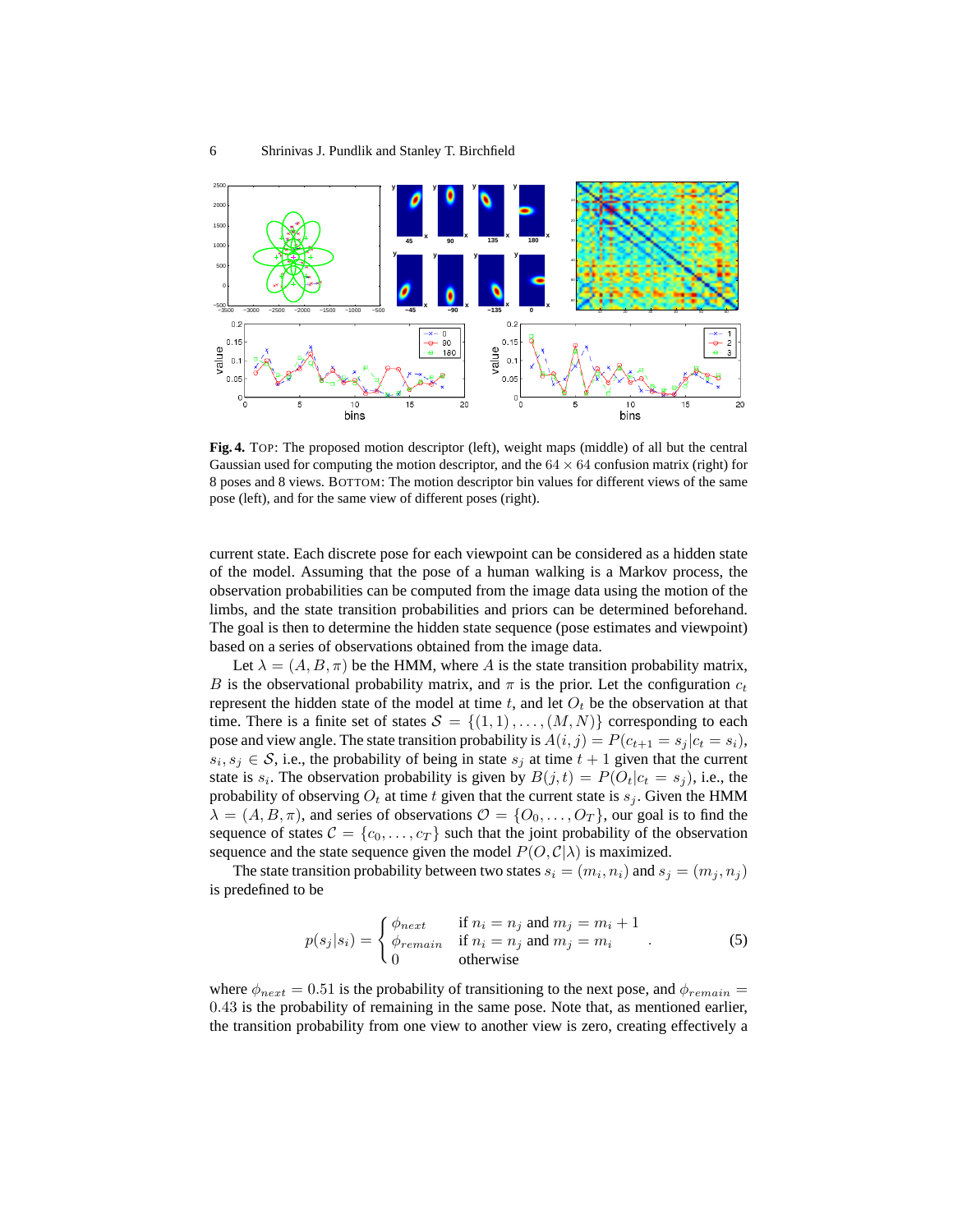disconnected HMM. The observation probability is given by a normalized exponential of the Euclidean distance between the test and training motion descriptors. The optimum state sequence  $C$  for the HMM is then computed using the Viterbi algorithm.

# **4 Experimental Results**

Our approach was tested on a variety of sequences of walking humans from different viewpoints, scales, and illumination conditions. The detection of articulated bodies is performed by computing the motion descriptor to each pixel of the image at three different scales and projecting the descriptor onto a line to determine the similarity with respect to a model of human motion. A strength map is generated indicating the probability of a person being at that location and scale, and the maximum of the strength map is used as the location and scale of the target. Figure 5 shows human detection based on this procedure. The unique characteristics of human motion when compared to other motions present in natural scenes is clear from the ability of such a simple procedure to detect the people. Using only motion information, the person is correctly detected in each sequence, even when the camera is moving, because only differences between motion vectors are used. Once the person has been detected, Lucas-Kanade point features are tracked through the image sequence, and the location and scale of the person is updated using the tracked points attached to the detected target. The entire process is fully automatic.



**Fig. 5.** Articulated motion detection for various viewpoints: right profile, left profile, at an angle, and frontal. In the bottom row, the camera is moving.

Figure 6 shows the pose estimation results for sequences captured from various viewpoints. Each sequence covers an entire gait cycle. The stick figure models correspond to the nearest configuration found in the training data by the HMM. It is important to keep in mind that point feature tracks are not very accurate in sequences such as these involving non-rigid motion and large amounts of occlusion, and a large number of point features belonging to the background cause noise in the data, especially when the camera is moving. Moreover, when the person walks toward or away from the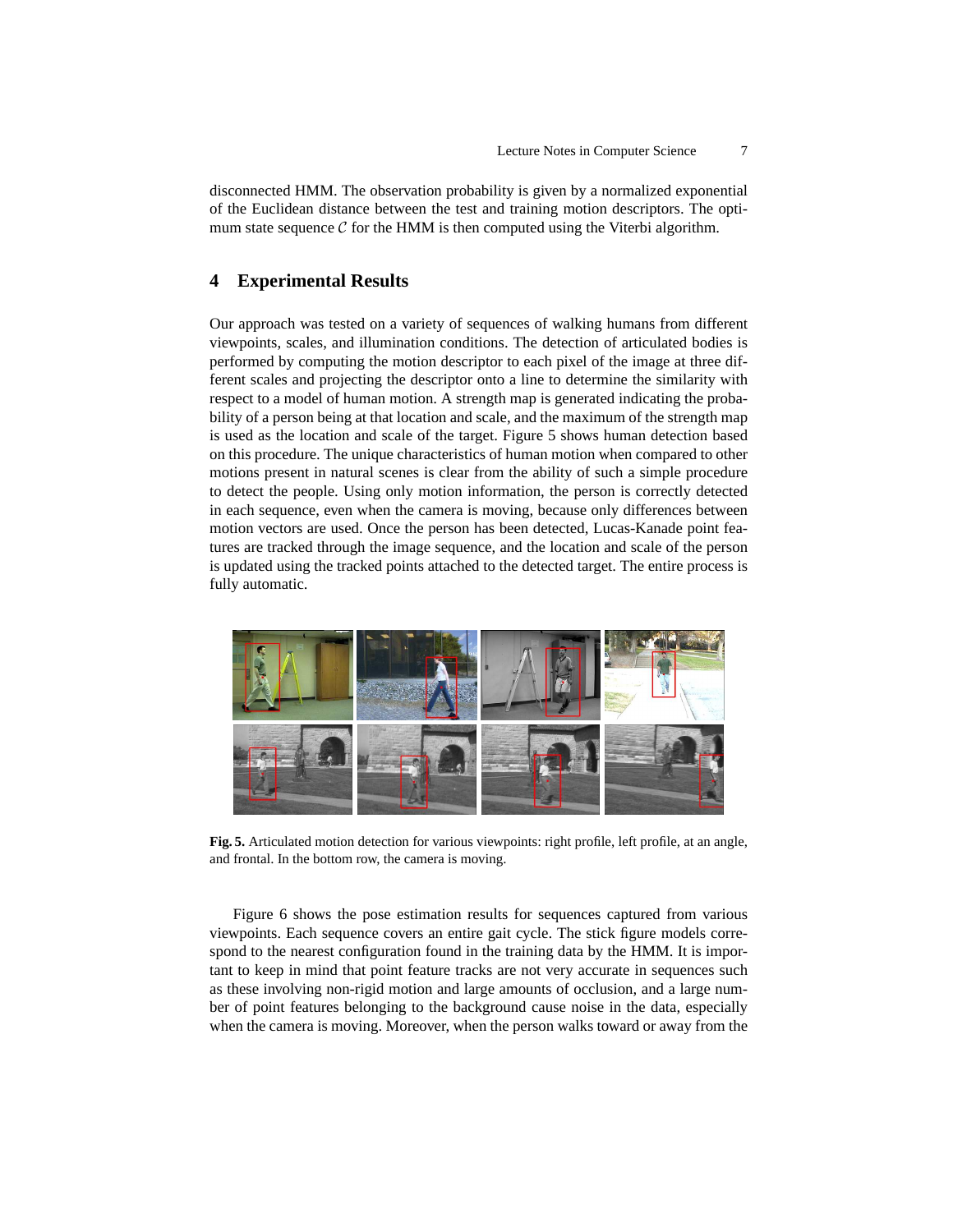#### 8 Shrinivas J. Pundlik and Stanley T. Birchfield

camera (frontal view), the pose estimation is difficult due to the ambiguity in motion. Nevertheless, the estimated poses are qualitatively correct.

The last row of the figures shows a sequence captured at night by an infrared camera. The person is wearing a special body suit fitted with reflectors that reflect the light emitted by the headlights of an oncoming vehicle. This suit has been used in psychological studies of the effectiveness of reflectors for pedestrian safety by exploiting the biomotion capabilities of the human visual system of automobile drivers [22]. The utility of a purely motion based approach can be especially seen in this sequence, in which no appearance information is available. Even without such information, the motion vectors are highly effective within the current framework for estimating the pose. To provide quantitative evaluation, Figure 7 shows the estimated knee angles at every frame of the right profile view and the frontal view sequences, along with the ground truth.



**Fig. 6.** Top to bottom: Pose estimation for four frames from several sequences: right profile view, left profile view, angular view, frontal view, and profile view at night with reflectors.

As can be seen from these results, our approach offers several advantages over previous motion-based approaches [3, 18, 17, 21]. First, it is invariant to scale and viewpoint, and it is able to deal with noisy video sequences captured from a moving camera. In contrast, many of the previous algorithms rely on a static camera, tightly controlled imaging conditions, and/or a particular walking direction (e.g., profile view). Another advantage of our approach is that it is easy to train, requiring only a small amount of training data since there is no need to account for all the variations in appearance that occur in real imagery. Since the estimated poses of our approach are necessarily tied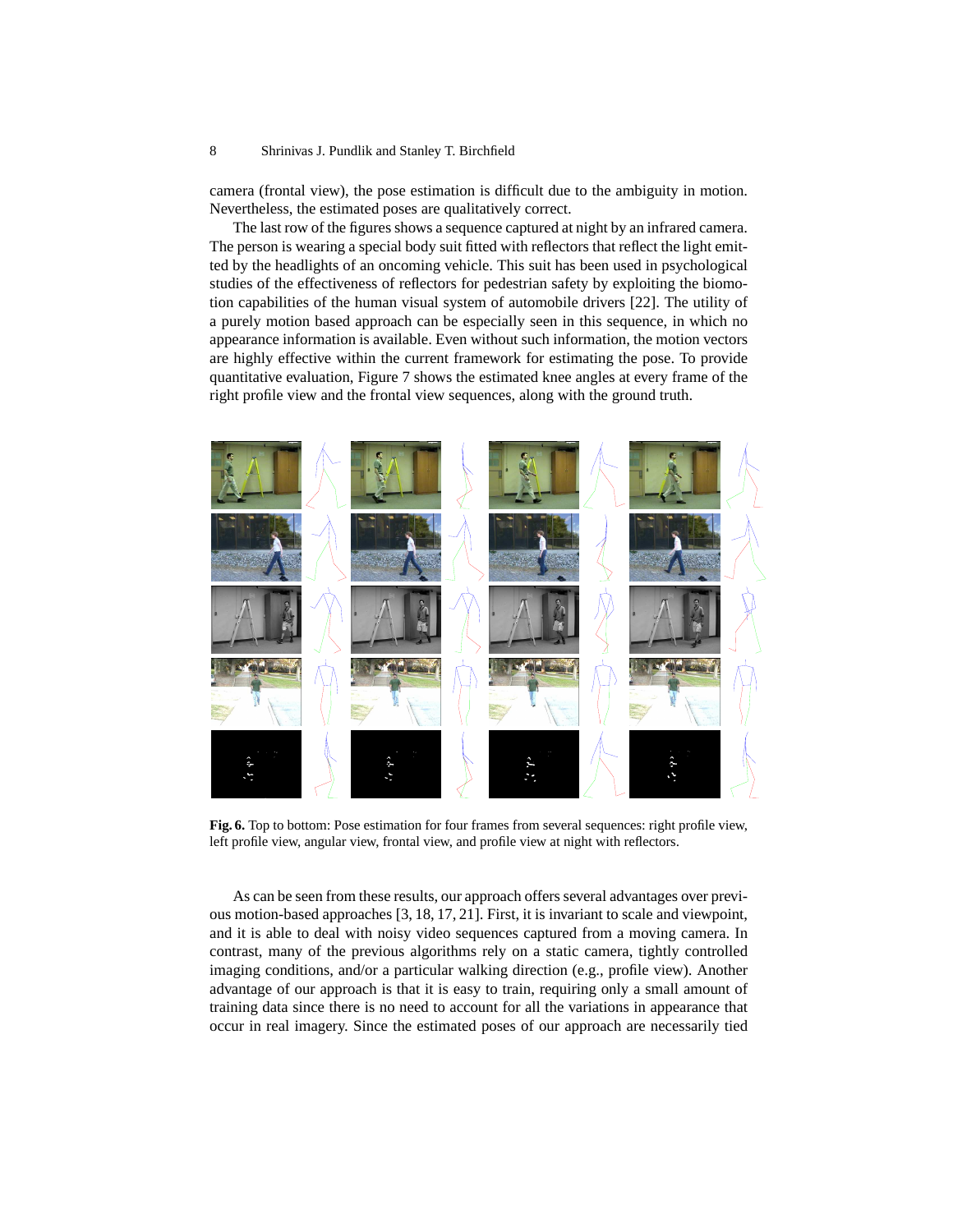

**Fig. 7.** Estimated and ground truth knee angles for two sequences. The top row shows the right knee, while the bottom row shows the left knee.

to the training data, it is not possible to recover arbitrary body poses not seen in the training data. Nevertheless, it may possible to train a similar detector to handle various other actions such as running or hand waving with appropriate data.

# **5 Conclusion**

Motion is a powerful cue that can be effectively utilized for biological motion analysis. We have presented a motion-based approach for detection, tracking, and pose estimation of articulated human motion that is invariant of scale, viewpoint, illumination, and camera motion. In this spirit of one-shot learning, the approach utilizes only a small amount of training data. The spatial properties of human motion are modeled using a novel descriptor, while temporal dependency is modeled using an HMM. A clear advantage of using a purely motion based approach is demonstrated in pose estimation in nighttime sequences where no appearance information is available. In demonstrating the effectiveness of motion information alone, our intention is not to discount the importance of appearance information but rather to highlight the effectiveness of this particular cue. Future work involves exploring ways of articulated motion detection in the presence of noise, allowing the subjects to change viewpoints as they are tracked, combining the bottom-up and top-down approach for more accurate pose estimation, and incorporating appearance information for increased robustness.

# **Acknowledgments**

We would like to thank Dr. Rick Tyrrell for graciously providing the nighttime sequence.

# **References**

1. Johansson, G.: Visual perception of biological motion and a model for its analysis. Perception and Psychophysics **14** (1973) 201–211